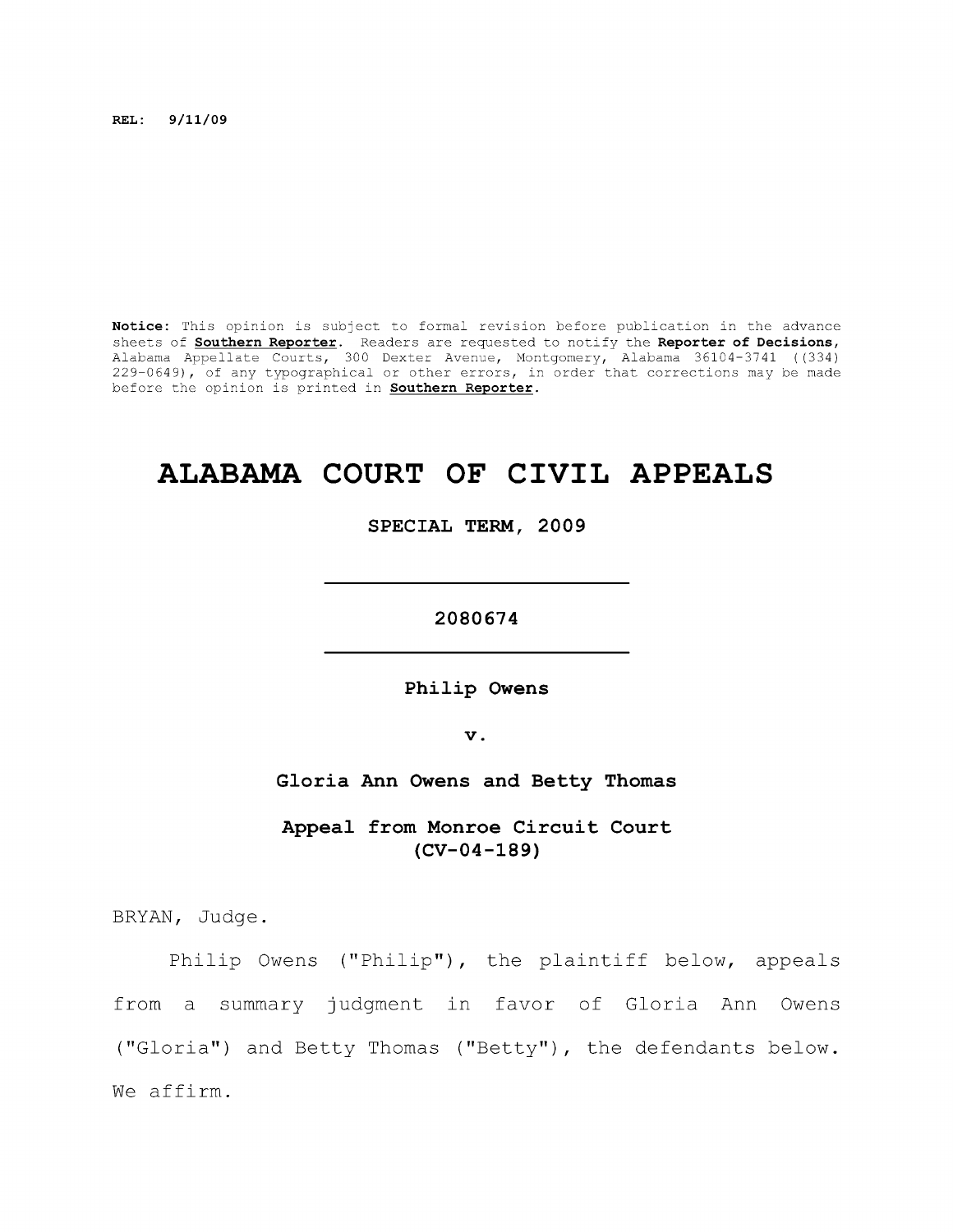Philip, Gloria, and Betty are siblings. In 1987, their father, Claude Jackson Owens, Jr. ("the father"), executed a deed ("the 1987 deed") conveying five parcels of land ("the five parcels") to Philip. Philip did not record the 1987 deed until October 19, 2001.

In 1994, the father executed a deed ("the 1994 deed") purporting to convey to Philip the five parcels plus several other parcels of land that are not at issue in this action. Philip recorded the 1994 deed shortly after it was executed. Thereafter, the father died, and Gloria and Betty, in 2000, instituted, in the Monroe Circuit Court ("the circuit court"), an action ("the 2000 action") challenging the validity of the 1994 deed.

The record before us contains a statement of the issues the parties had filed in the 2000 action. It states that the issues in the 2000 action were (1) whether the father lacked capacity to execute the 1994 deed and (2) whether Philip procured the execution of the 1994 deed by exercising undue influence over the father. The 2000 action proceeded to trial before a jury, and the jury returned a verdict finding that the 1994 deed was invalid. On July 22, 2002, the circuit court

2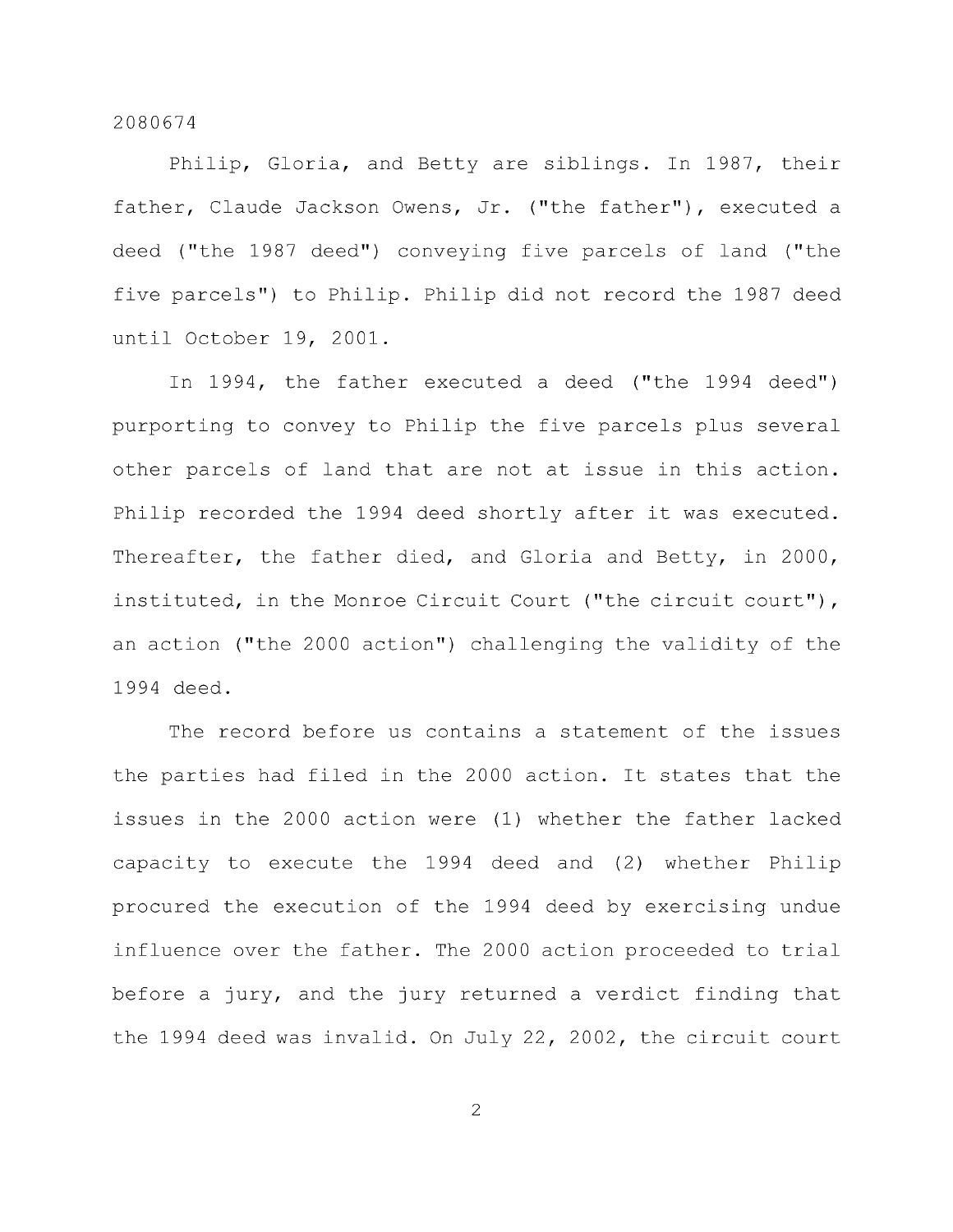entered a judgment on the jury's verdict. In pertinent part, the judgment states:

"This matter came on to be heard and was submitted to the jury for verdicts on the evidence and the Court's oral charge. The jury returned [a] verdict[] ... setting aside the deed to [Philip] made in 1994 .... It is therefore

"ORDERED, ADJUDGED AND DECREED by the Court as follows:

 $\mathbf{u}$ , ...

"2. That the certain conveyance executed by [the father] to [Philip], bearing date of January 24, 1994, purportedly conveying certain lands in Monroe and Butler Counties, Alabama, and filed for record in Deed Book 494, at page 254, in the Probate Office of Monroe County, Alabama, be and the same is hereby set aside, vacated and held ineffective and for nought as a conveyance of any lands, or interests in lands, by [the father]."

On October 13, 2004, Philip instituted the action underlying the appeal now before us ("Philip's action") in the circuit court.<sup>1</sup> Philip's action sought a determination that Philip owns the five parcels by virtue of the 1987 deed. Gloria and Betty filed a motion to dismiss or, in the

 $1$ When Philip instituted the underlying action, he was represented by the same attorney who had represented him in the 2000 action; however, that attorney died while the underlying action was pending in the circuit court, and Philip then employed another attorney.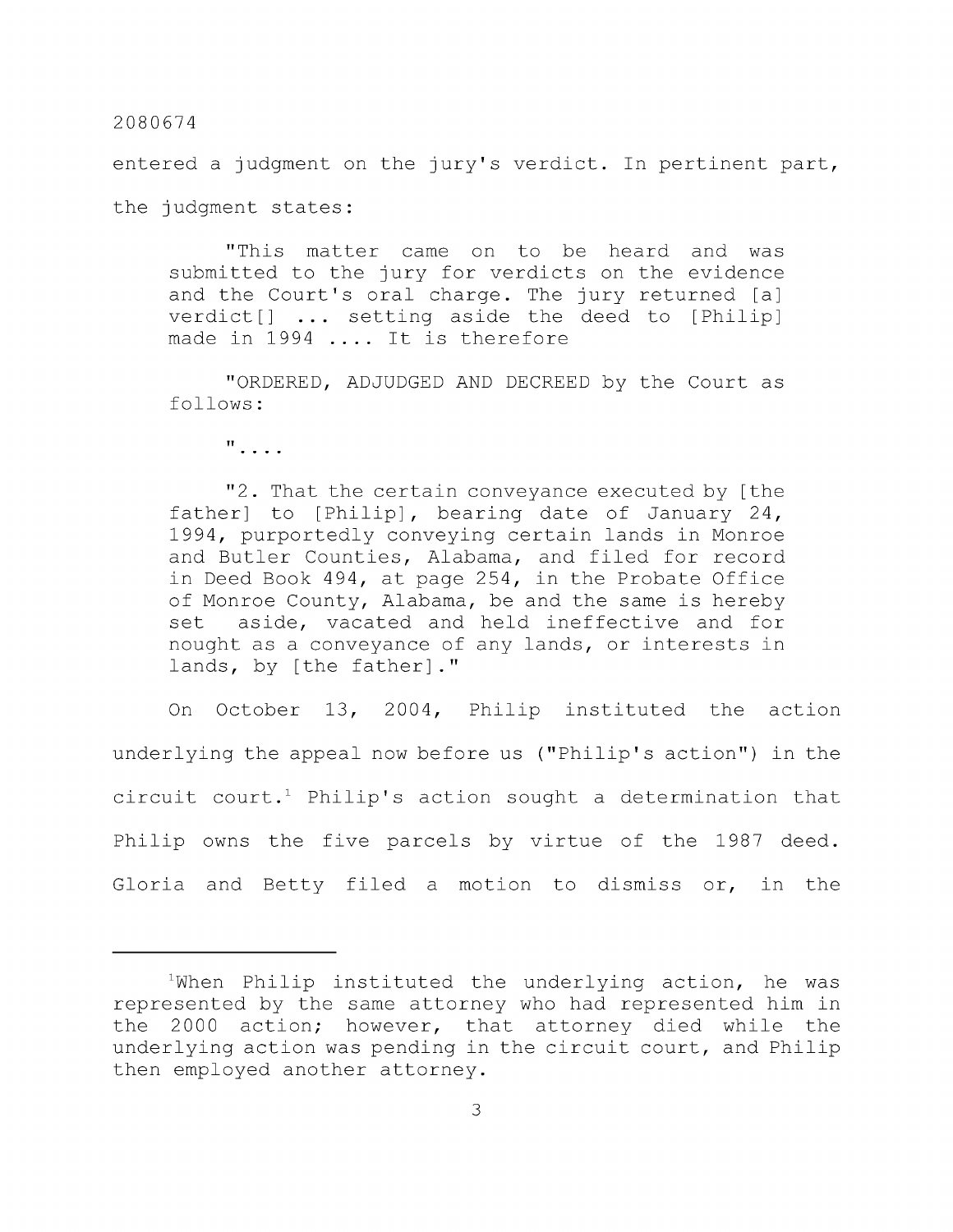alternative, a motion for a summary judgment. As the ground of their motion, Gloria and Betty asserted that Philip's action was barred because, they said, Philip's action constituted a compulsory counterclaim that should have been pleaded in the 2000 action. Later, Gloria and Betty amended their motion to assert, as additional grounds, that Philip's action was barred by the doctrines of res judicata and collateral estoppel. In support of their motion, Gloria and Betty submitted, among other things, the judgment entered on the jury's verdict in the 2000 action. Opposing Gloria and Betty's motion, Philip asserted that his action was not barred by the compulsorycounterclaim rule, the doctrine of res judicata, or the doctrine of collateral estoppel because, he said, his action was based on a different transaction or occurrence from the 2000 action because it was based on the 1987 deed rather than the 1994 deed. In opposition to Gloria and Betty's motion, Philip submitted, among other things, the statement of the issues the parties had filed in the 2000 action and an affidavit he had executed.

The circuit court heard the motion, considered the evidence submitted by the parties, and entered an order. In

 $\overline{4}$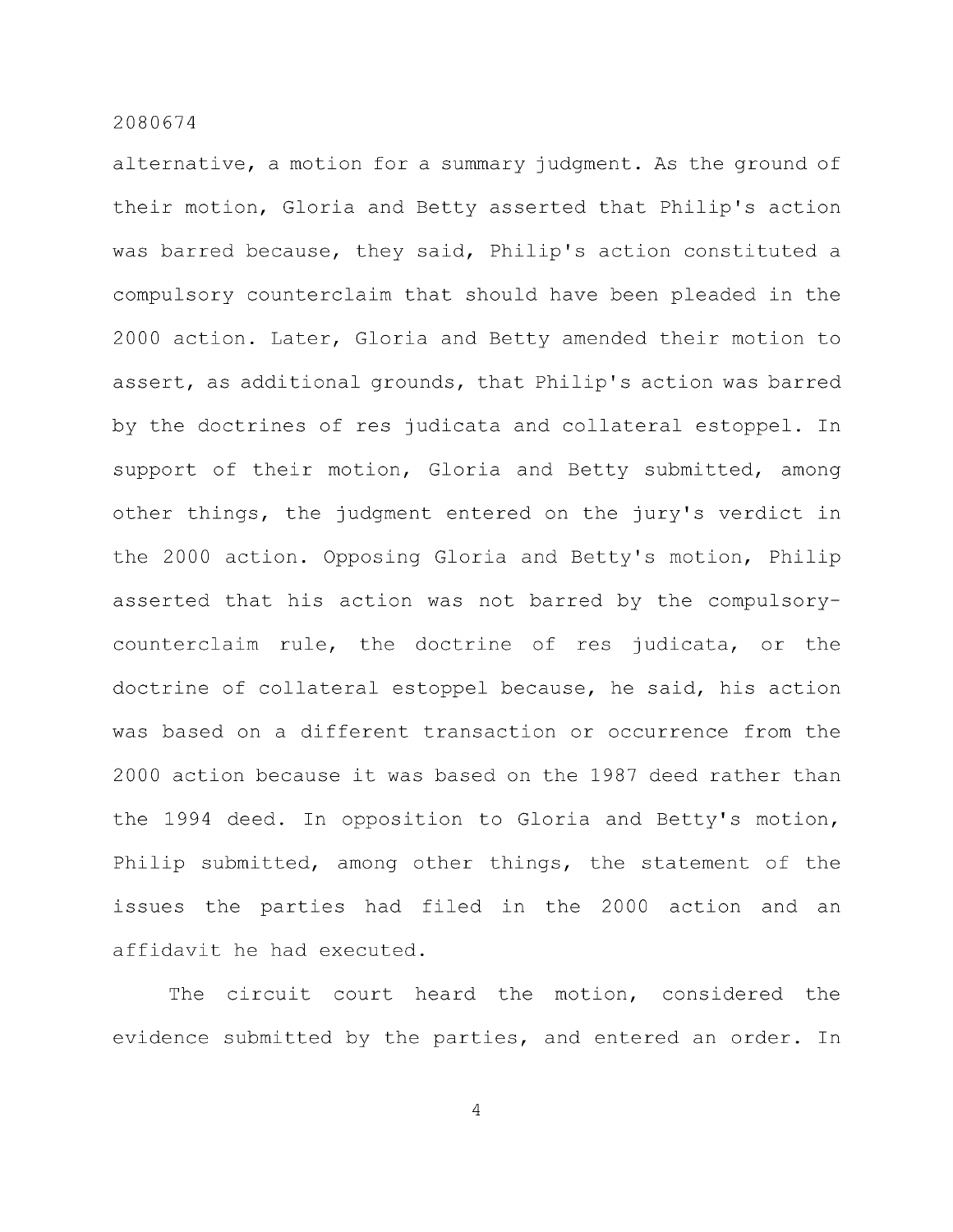pertinent part, the order states:

"This matter comes on to be considered by the Court on [Gloria and Betty's] motion for summary judgment, which was treated by the Court as a motion for summary judgment because the Court considered evidentiary materials outside the pleadings in the  $\c{case} \ldots$ 

## "Factual Background

"The evidence submitted by [Gloria and Betty] in support of their motion establishes without dispute that in a prior civil action in the Circuit Court of Monroe County, viz: ... 'Gloria Ann Owens and Betty Thomas, Plaintiffs vs. Claude Philip Owens, Defendant,' Case No. CV-00-191, the same parties to this action were involved in ... an action to set aside a deed made from [the father] to [Philip], the Plaintiff in the case at bar, in 1994, on grounds of undue influence and lack of capacity.

"This Court's record of proceedings in the 2000 action noted above establishes that the deed made in 1994 was declared invalid and inoperative .... The 1994 deed which was the subject of the prior 2000 civil action describes all of the lands which are described in the 1987 deed, together with some additional lands. The 1987 deed was recorded in October, 2001, during the pendency of the 2000 civil action.

"There is no dispute that the parties to this action were the same parties involved in the prior 2000 action, and that the 2000 action resulted in the final judgment described above.

"[Gloria and Betty] contend that the ownership of the lands which are described in the 1987 deed was in issue before the Court in the prior 2000 civil action, and that [Philip] was required to assert his claim under the 1987 deed as a compulsory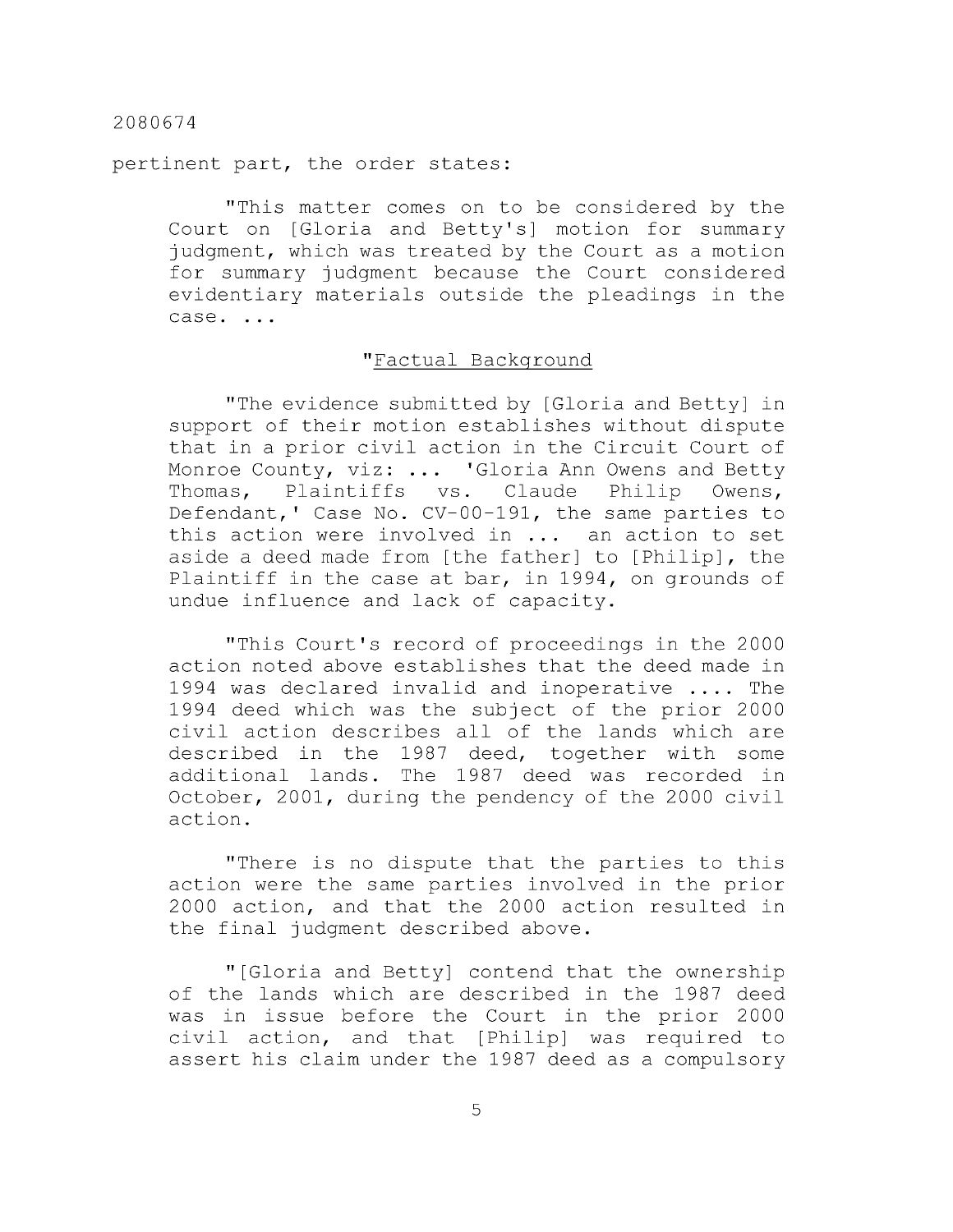counterclaim in the 2000 action. The evidence is undisputed that [Philip] did not assert a claim under the 1987 deed in the 2000 civil action, and [Gloria and Betty] contend that [Philip] is now barred from asserting such a claim on theories of res judicata and collateral estoppel, in addition to failing to assert a compulsory counterclaim. [Philip] argues that the factual circumstances surrounding the execution of the 1987 deed were totally different from the circumstances surrounding execution of the 1994 deed, and that the validity of the 1994 [deed] was the only deed in question in the prior action. [Philip] further argues that he would have been unduly prejudiced to have been required to litigate the validity of the 1987 deed in the prior action involving the 1994 deed.

# "Legal Analysis

"The fine distinctions between res judicata (claim preclusion), collateral estoppel (issue preclusion), and the compulsory counterclaim rule are not always clear, but all three doctrines support the underlying concept that a litigant should not be allowed to re-litigate issues that were, or could have been raised in prior litigation that ended in a valid adjudication by a court of competent jurisdiction. McCorkle v. McElwey, 576 So. 2d 202 (Ala. 1991). The doctrines are all founded upon an interest in judicial economy by avoiding multiple suits between the same parties over the same matters, and the compulsory counterclaim rule must receive a broad realistic interpretation in light of the interest of avoiding a multiplicity of suits. J.J.'s Hea[t]ing & Air v. Gobble-Fite Lumber, 572 So. 2d 1243 (Ala. 1990).

"The ownership of the subject lands was obviously at issue and was litigated in the prior 2000 action, which resulted in the entry of a final judgment declaring the 1994 deed invalid. [Philip] could have asserted his claim of ownership under the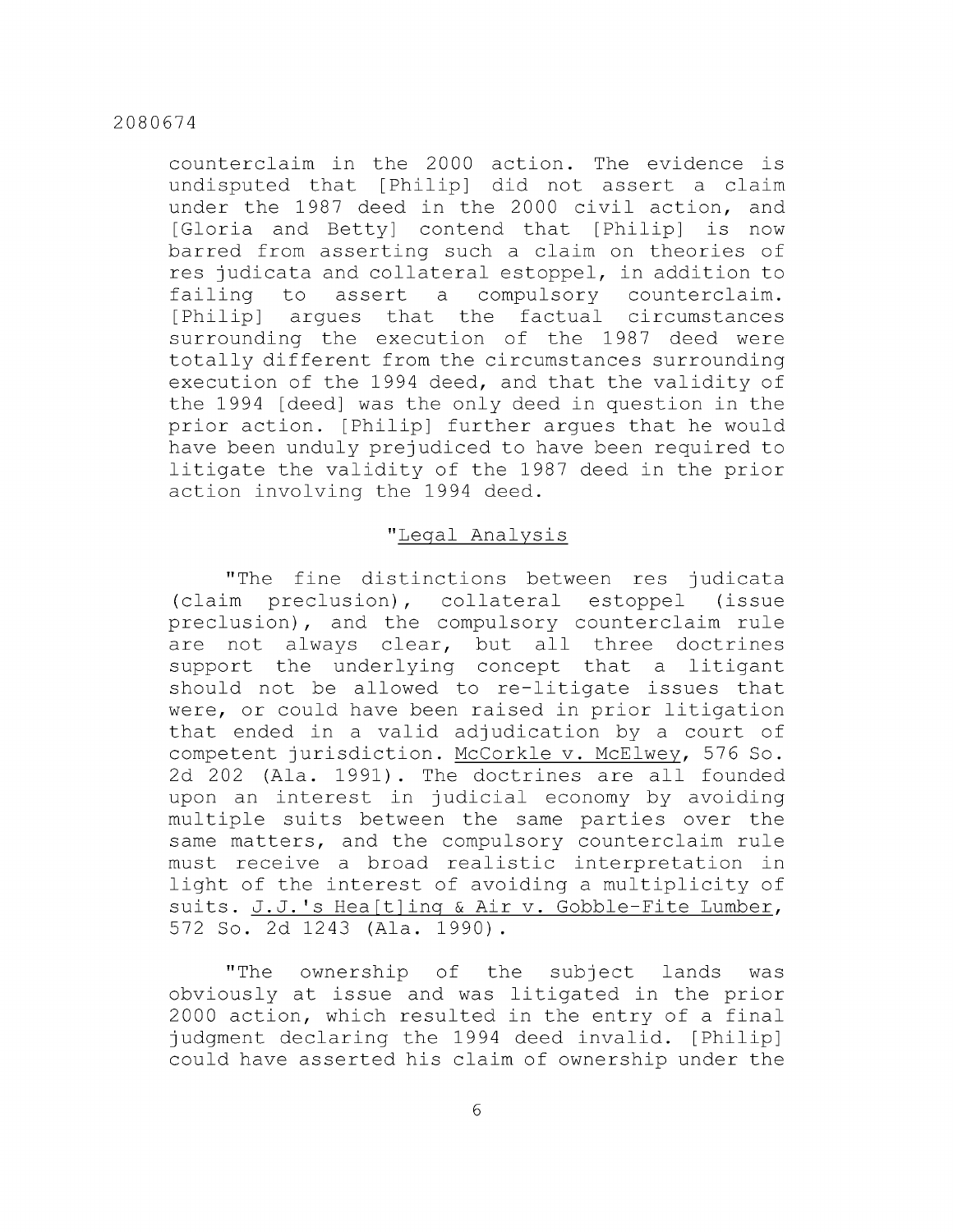1987 deed in the former 2000 action, but did not do so. Further, the compulsory counterclaim rule required that [Philip] assert his claim of ownership under the 1987 deed in the former action, but he did not do so. The Court therefore concludes that he is now barred from asserting ownership of the same lands under the 1987 deed in the present action.

#### "Final Judgment

"It is therefore ORDERED, ADJUDGED AND DECREED by the Court as follows:

"1. That [Gloria and Betty's] motion for summary judgment be and the same is hereby granted.

"2. That [Philip's] complaint in the case at bar is hereby dismissed on its merits.

"3. That the purported conveyance from [the father] to [Philip], dated September 28, 1987, and recorded in Deed Book 695, at page 156 in Monroe County and in Deed Book 0274, at page Oil in Butler County be, and the same is hereby declared ineffective and invalid as a conveyance of lands, or interest in lands, and a copy of this Judgment shall be placed of record in the Probate Court of both said Counties."

Philip timely filed a Rule 59(e), Ala. R. Civ. P., motion

to alter, amend, or vacate the judgment. Following a hearing,

the circuit court entered an order denying the Rule 59(e)

motion. In pertinent part, the order states:

"[Philip] contends that he was not obligated to assert his rights under the 1987 deed in the trial in the former action, which only raised the validity of a later deed made in 1994. The evidence is undisputed that [Philip] recorded the 1987 deed in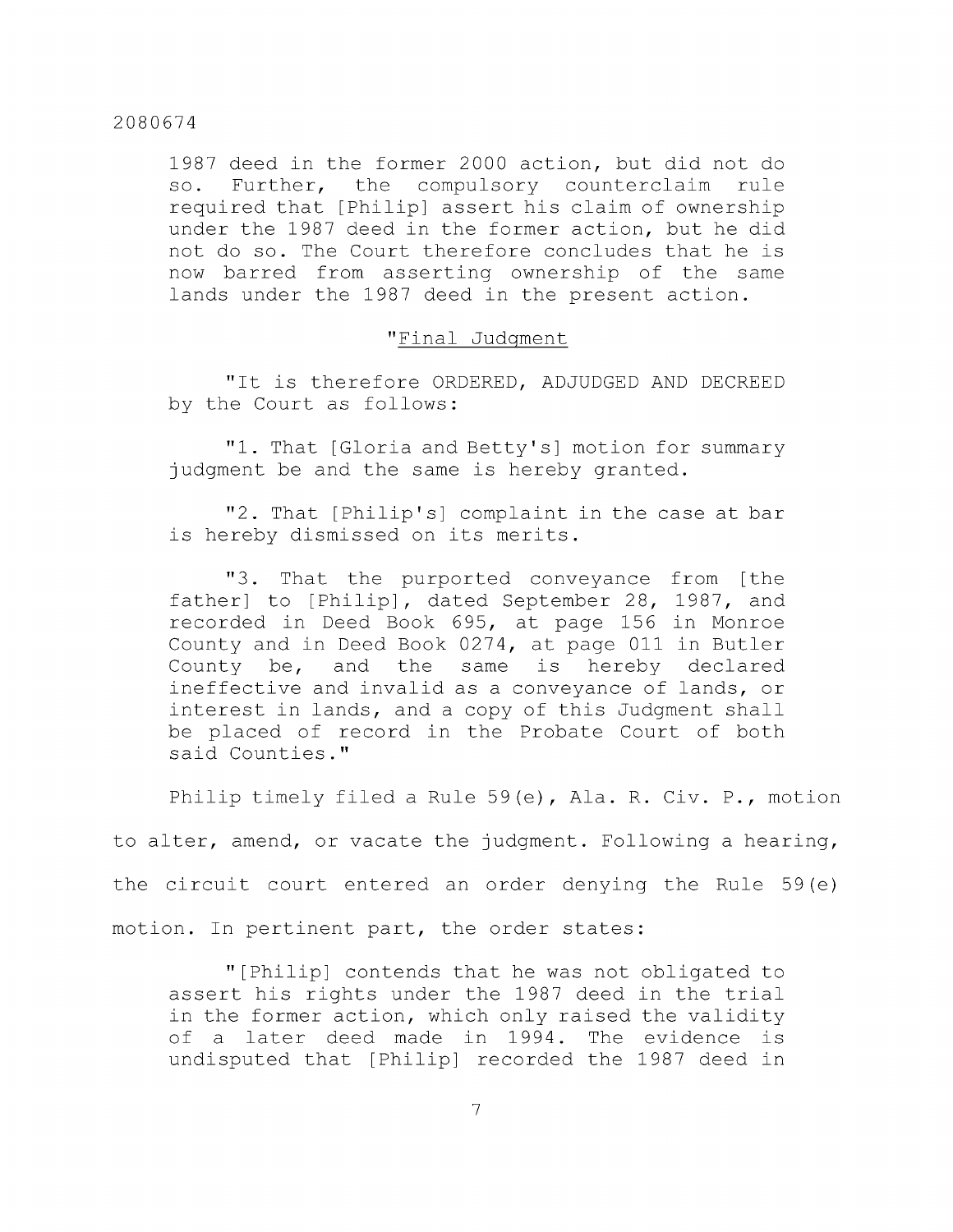October, 2001, while the prior action was pending, but did not file any counterclaim or other pleading to assert any rights of ownership under the 1987 deed. [Philip] argues that the circumstances surrounding the execution of the 1987 deed were factually dissimilar from the circumstances surrounding the execution of the 1994 deed, and that [Philip] was not required to litigate these different circumstances in the prior action.

"[Gloria and Betty] contend that prior ... suit to cancel the 1994 deed involved the underlying issue of the ownership of the lands of [the father], and that [Philip] was therefore required to assert all of his claims of ownership in the prior action. [Gloria and Betty] further argue that the rules allowing severance of claims for separate trial would have allowed the Court to litigate the validity of both the 1987 and 1994 deeds in the prior action.

"In the mind of the Court, the principles underlying the compulsory counterclaim rule and the doctrines of collateral estoppel and res judicata generally require that all issues and claims which are related to a common subject matter are to be litigated in a single proceeding, in order to promote judicial economy, and to avoid multiplicity of suits and the possibility of inconsistent results. The Court finds and concludes that if [Philip] were somehow allowed to litigate the validity of the 1994 deed in the prior action, and to reserve the prior 1987 deed as a potential 'safety net' if he was not successful under the 1994 deed, the underlying principles of the compulsory counterclaim rule, res judicata and collateral estoppel would be thwarted. The Court finds and concludes that these rules require a litigant to 'put all of his cards on the table.'

"For aught that appears, [Philip] made a decision not to assert the 1987 deed in the prior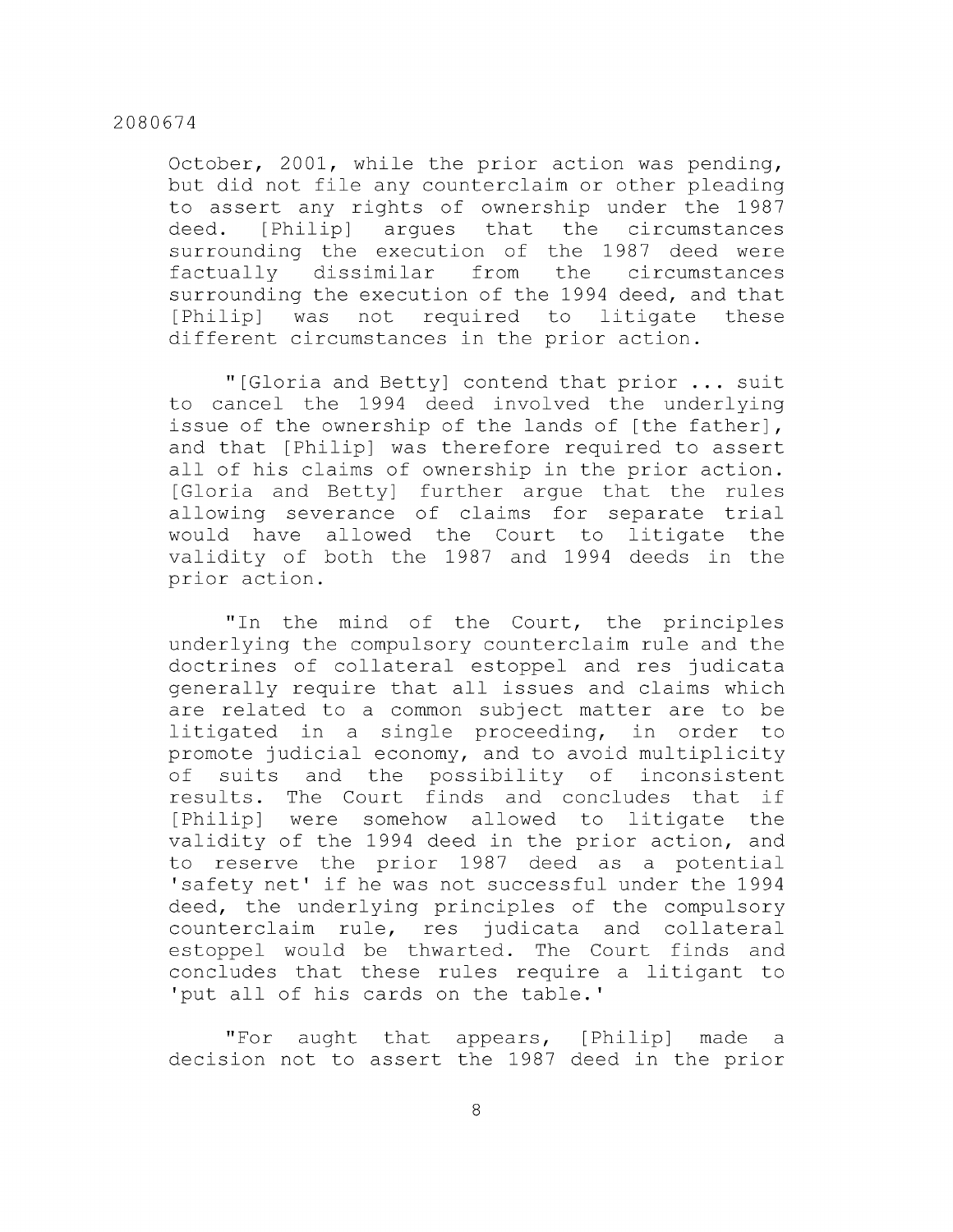action, and having failed to do so, he is now precluded from asserting any rights thereunder, after a final judgment was rendered in the prior action. It is therefore

"ORDERED, ADJUDGED AND DECREED that [Philip's] post-judgment motion be and the same is hereby OVERRULED and DENIED."

Philip then timely appealed to the Alabama Supreme Court,

which transferred the appeal to this court pursuant to  $\S$  12-2-

7 (6) , Ala. Code 1975.

"'We review a summary judgment de novo.' Potter V. First Real Estate Co., 844 So. 2d 540, 545 (Ala. 2002) (citation omitted). 'Summary judgment is appropriate only when "there is no genuine issue as to any material fact and ... the moving party is entitled to a judgment as a matter of law."<sup>1</sup> Ex parte Rizk, 791 So. 2d 911, 912 (Ala. 2000) (citations omitted).

"'In determining whether the nonmovant has created a genuine issue of material fact, we apply the "substantial-evidence rule" -evidence, to create a genuine issue of material fact, must be "substantial." § 12- 21-12 (a), Ala. Code 1975. "Substantial evidence" is defined as "evidence of such weight and quality that fair-minded persons in the exercise of impartial judgment can reasonably infer the existence of the fact sought to be proved." West v. Founders Life Assurance Co. of Florida, 547 So. 2d 870, 871 (Ala. 1989).'

"Callens v. Jefferson County Nursing Home, 769 So. 2d 273, 278-79 (Ala. 2000) (footnote omitted). In deciding a motion for a summary judgment, or in reviewing a summary judgment, the court must accept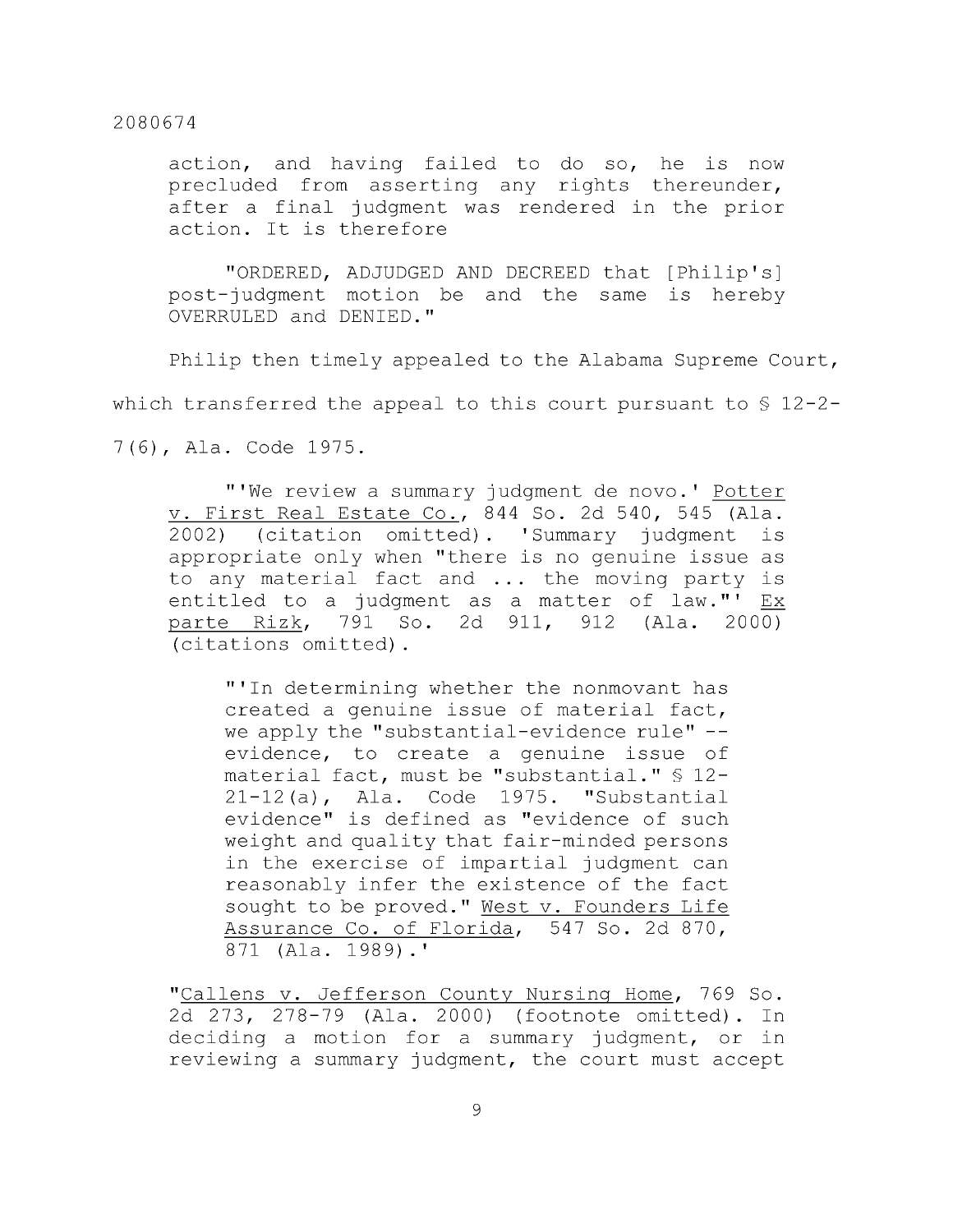the tendencies of the evidence most favorable to the nonmoving party and must resolve all reasonable factual doubts in favor of the nonmoving party. Bruce V. Cole, 854 So. 2d 47 (Ala. 2003), and Pitney Bowes, Inc. v. Berney Office Solutions, 823 So. 2d 659 (Ala. 2001) . See Ex parte Helms, 873 So. 2d 1139 (Ala. 2003), and Willis v. Parker, 814 So. 2d 857 (Ala. 2001)."

Hollis V. City of Brighton, 885 So. 2d 135, 140 (Ala. 2004) .

Philip argues that his action is not barred by the compulsory-counterclaim rule, the doctrine of res judicata, or the doctrine of collateral estoppel. In JJ's Heating & Air Conditioning, Inc. v. Gobble-Fite Lumber Co., 572 So. 2d 1243 (Ala. 1990), the supreme court stated:

"Rule 13(a), [Ala.] R. Civ. P., provides, in pertinent part, as follows:

"' (a) Compulsory counterclaims. A pleading shall state as a counterclaim any claim which at the time of serving the pleading the pleader has against any opposing party, if it arises out of the transaction or occurrence that is the subject matter of the opposing party's claim and does not require for its adjudication the presence of third parties of whom the court cannot acquire jurisdiction....'

"The following are pertinent Committee Comments to that subsection:

"'The purpose of this provision is to avoid circuity of actions, and to require assertion as counterclaims of those claims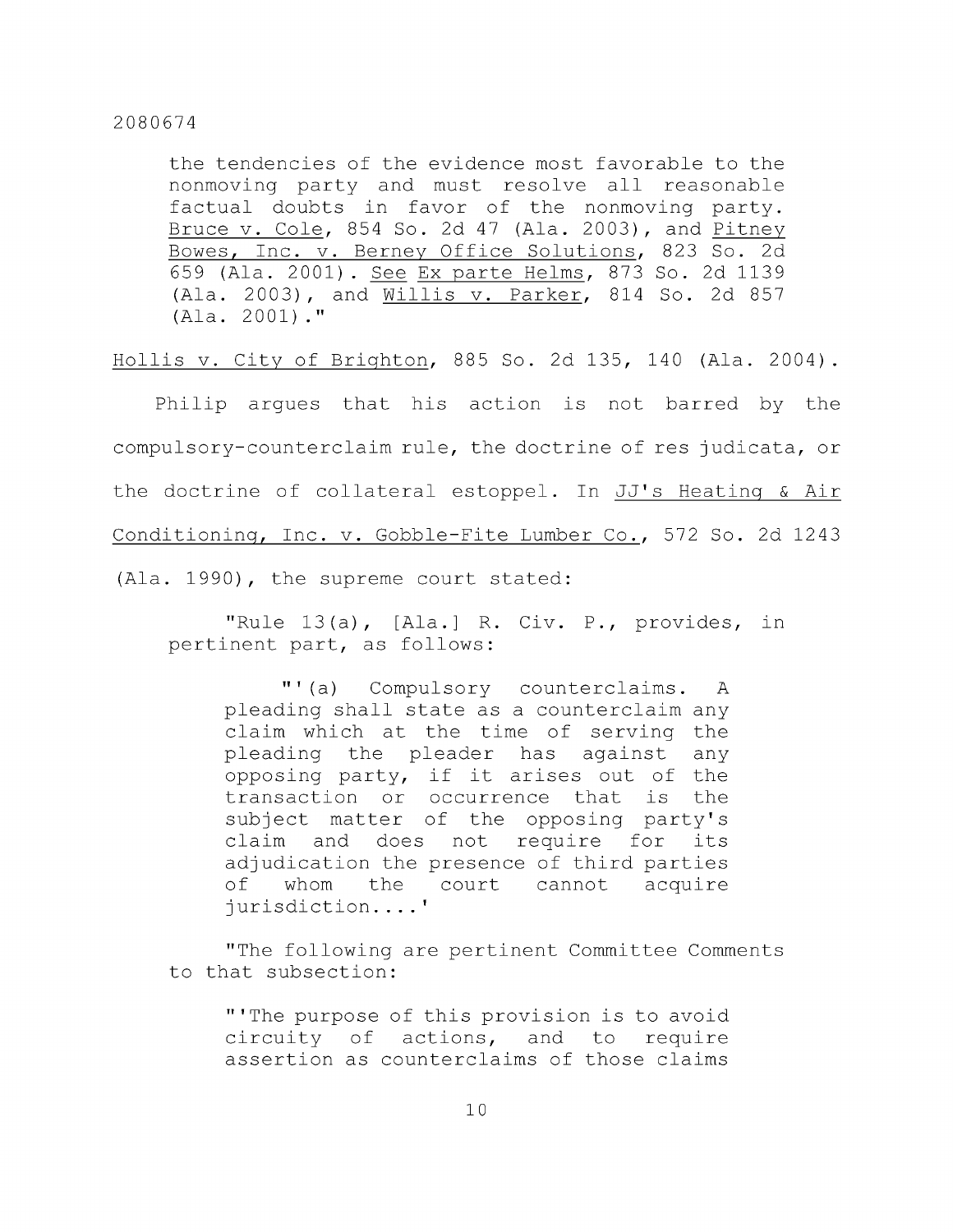which are likely to turn on the same facts as the original claim. A counterclaim is compulsory if there is any logical relation of any sort between the original claim and the counterclaim....'

" (Citations omitted.) (Emphasis added.) We have consistently applied the 'logical relationship' test suggested in the aforementioned Committee Comments to determine what is and what is not a compulsory counterclaim. See Ex parte Canal Insurance Co., 534 So. 2d 582 (Ala. 1988), and Brooks v. Peoples National Bank of Huntsville, 414 So. 2d 917 (Ala. 1982); see, also, O'Donohue v. Citizens Bank, 350 So. 2d 1049 (Ala. Civ. App. 1977).

"'"[Claims are logically related] to the opposing party's claim where separate trials on each of their respective claims would involve a substantial duplication of effort and time by the parties and the courts. Where multiple claims involve many of the same factual issues, or the same factual and legal issues, or where they are offshoots of the same basic controversy between the parties, fairness and considerations of convenience and of economy require that the counterclaimant be permitted to maintain his cause of action. Indeed the doctrine of res judicata compels the counterclaimant to assert his claim in the same suit for it would be barred if asserted separately, subsequently."'

"Mississippi Valley Title Ins. Co. v. Hardy, 541 So. 2d 1057, 1059-60 (Ala. 1989) (citations omitted) (quoting Desroches v. Ryder Truck Rental, Inc., 429 So. 2d 1010, 1012 (Ala. 1983), quoting an earlier case) .

"While we have not defined the terms 'transaction' or 'occurrence' in Rule 13(a), the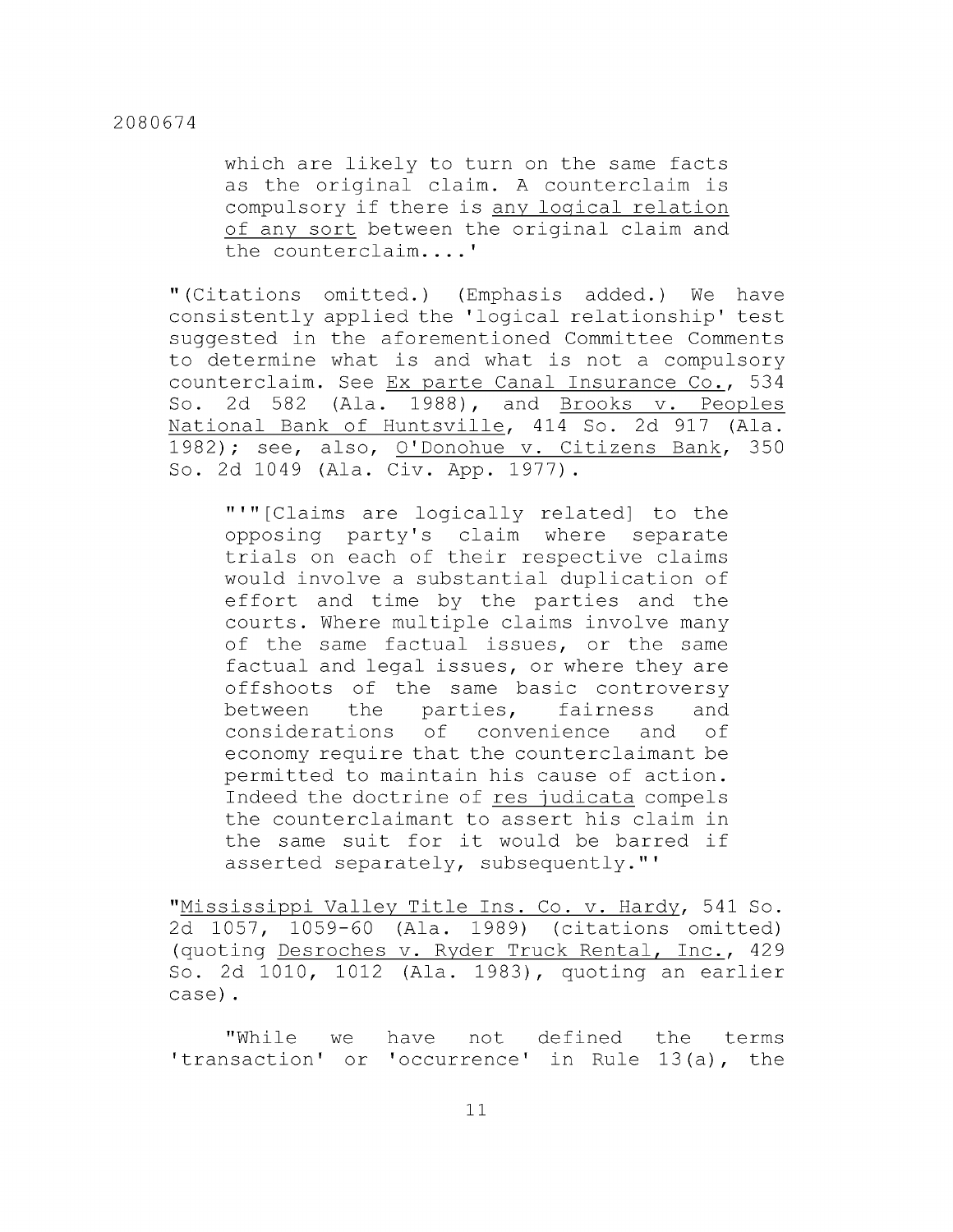Missouri Supreme Court has defined 'transaction' in its Rule 55.32(a), V.A.M.R., which is identical to Rule 13(a), in Myers v. Clayco State Bank, 687 S.W. 2d 256, 260-61 (Mo. App. 1985), quoting Cantrell v. City of Caruthersville, 359 Mo. 282, 221 S.W.2d 471 (1949), as follows:

"'Transaction imports a pliable meaning and may encompass a series of occurrences, and depends in application, not so much upon the immediacy of connection, as upon logical relationship. Claim [of either the original pleader or of the counterpleader] refers not to the form of the action, but "to the underlying facts combined with the law giving a party a right to a remedy of one form or another based on the claim." Subject matter of the claim does not equate merely with the cause of action, nor the object of the action, but rather ... describes the composite of "physical facts, the things real or personal, the money, lands, chattels, and the like, in relation to which the suit is prosecuted." ... Thus, the term transaction extends to include ... "all of the facts and circumstances which constitute the foundation of a claim ... 'all the facts and circumstances out of which the injury complained of arose.'"'

" (Citations omitted.) (Emphasis in Myers.) This definition is consistent with our logical relationship test and the purpose of Rule 13 (a) ('[t]he rule on compulsory counterclaims should receive a "broad realistic interpretation in light of the interest of avoiding a multiplicity of suits,"' Mississippi Valley Title Ins. Co. v. Hardy, 541 So. 2d at 1060) ."

572 So. 2d at 1244-45 (bold type face omitted).

For purposes of Rule  $13(a)$ , Ala. R. Civ. P., the subject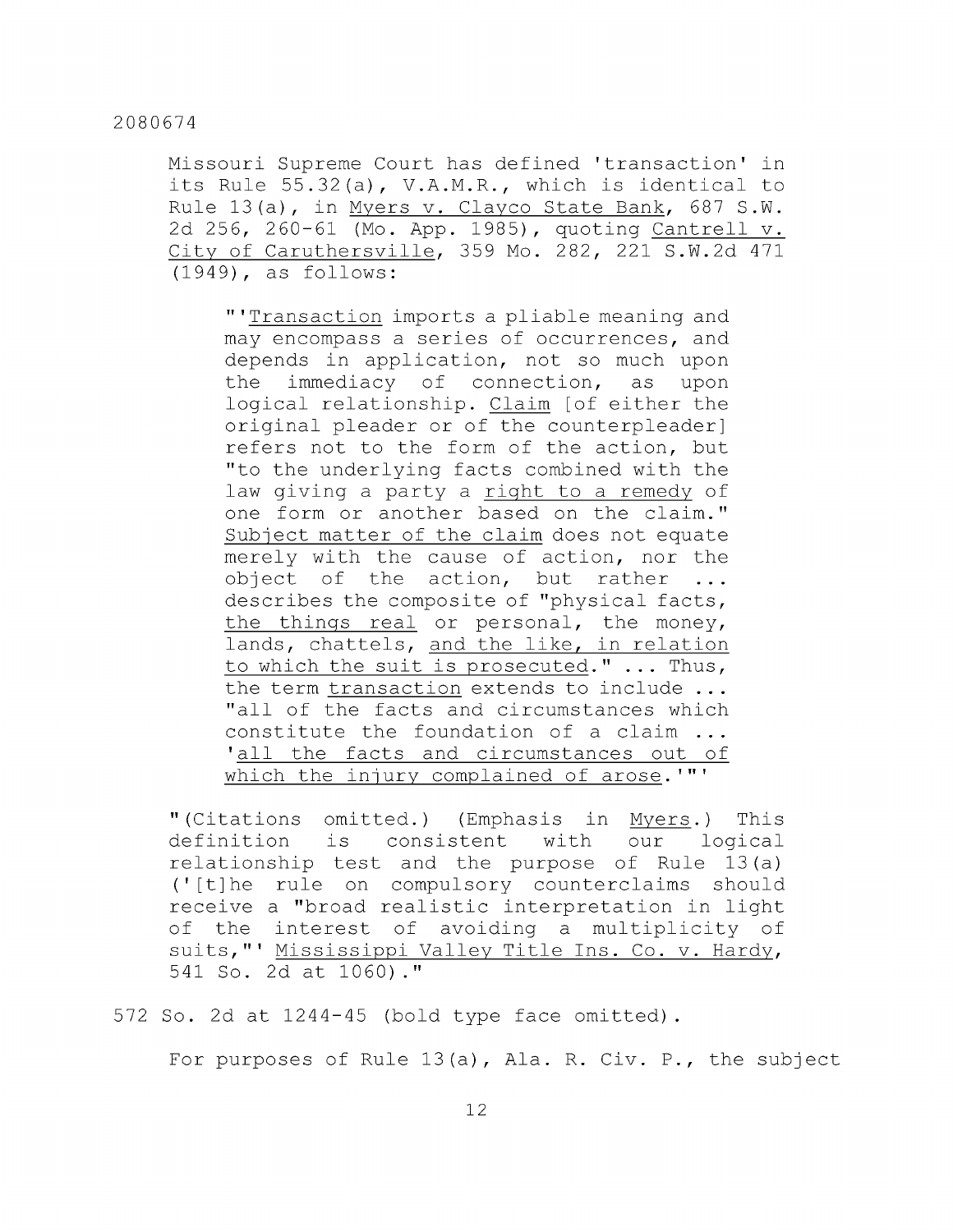matter of Gloria and Betty's claim in the 2000 action included the five parcels. See JJ's Heating & Air Conditioning, Inc., 572 So. 2d at 1245 ("'Subject matter of the claim does not equate merely with the cause of action, nor the object of the action, but rather ... describes the composite of "physical facts, the things real or personal, the money, lands, chattels, and the like, in relation to which the suit is prosecuted."'"). Gloria and Betty's claim in the 2000 action sought to establish that Philip did not own the five parcels and the other parcels described in the 1994 deed because the 1994 deed was invalid and that, therefore, the father still owned all the parcels described in the 1994 deed when he died. Because Philip's claim to ownership of the five parcels by virtue of the 1987 deed would also affect the determination whether Philip or the father owned the five parcels when the father died, Philip's claim to ownership of the five parcels by virtue of the 1987 deed bore a logical relationship to Gloria and Betty's claim in the 2000 action. See JJ's Heating & Air Conditioning, Inc., 572 So. 2d at 1244 (stating that claims are logically related "'"where they are offshoots of the same basic controversy between the parties...."'").

13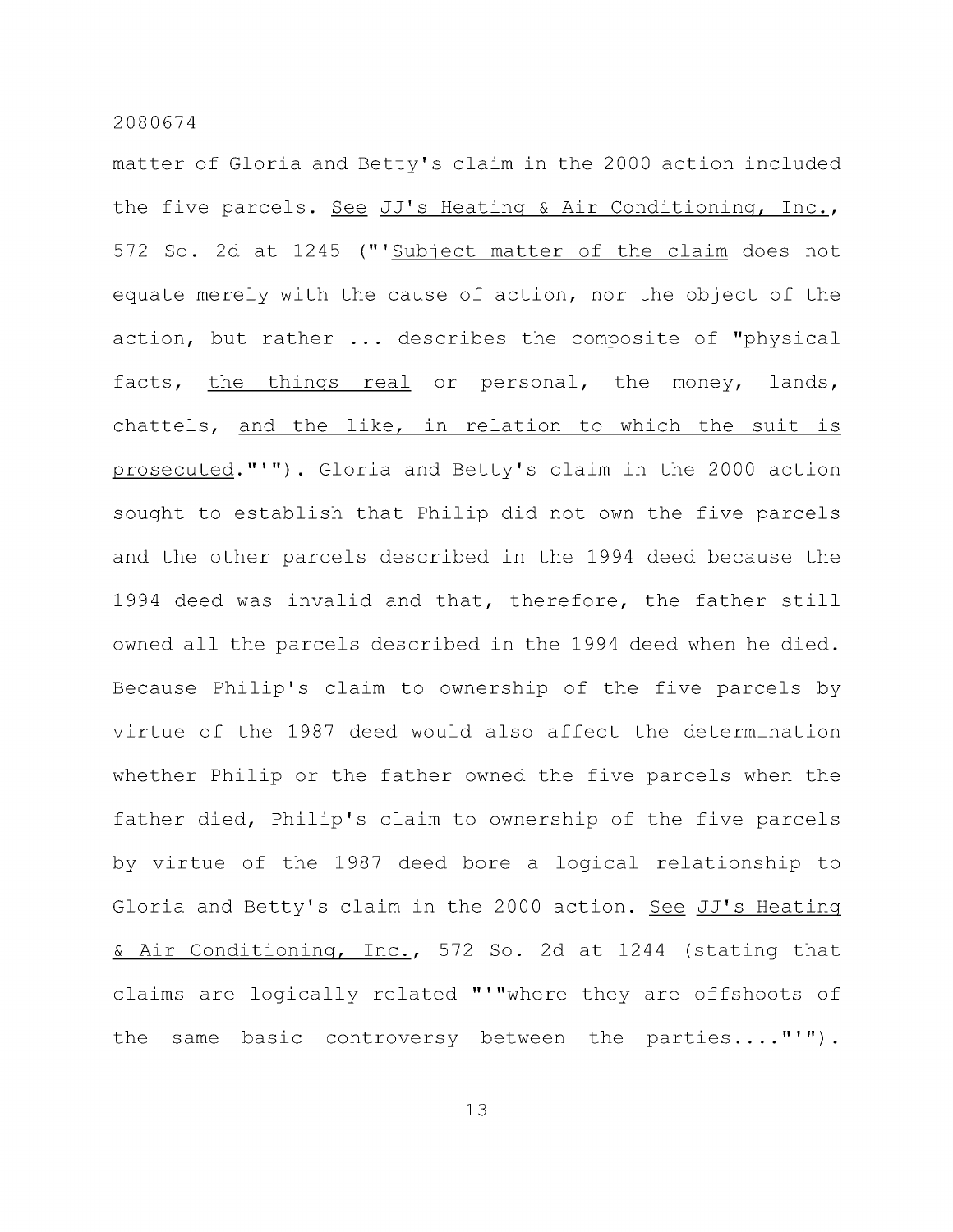Because the claim in Philip's action is logically related to Gloria and Betty's claim in the 2000 action, it arises from the same transaction as Gloria and Betty's claim in the 2000 action for purposes of Rule 13 (a) . See JJ's Heating & Air Conditioning, Inc., 572 So. 2d at 1244 ("'Transaction imports a pliable meaning and may encompass a series of occurrences, and depends in application, not so much upon the immediacy of connection, as upon logical relationship.'") . Accordingly, we conclude that Philip's claim to ownership of the five parcels by virtue of the 1987 deed was a compulsory counterclaim that he was required to plead in the 2000 action. See Rule 13(a) ("A pleading shall state as a counterclaim any claim which at the time of serving the pleading the pleader has against any opposing party, if it arises out of the transaction or occurrence that is the subject matter of the opposing party's claim and does not require for its adjudication the presence of third parties of whom the court cannot acquire jurisdiction."). Therefore, the circuit court did not err in holding that Philip's claim to ownership of the five parcels by virtue of the 1987 deed was barred. See Rule 13(a) and JJ' s Heating & Air Conditioning, Inc.

14